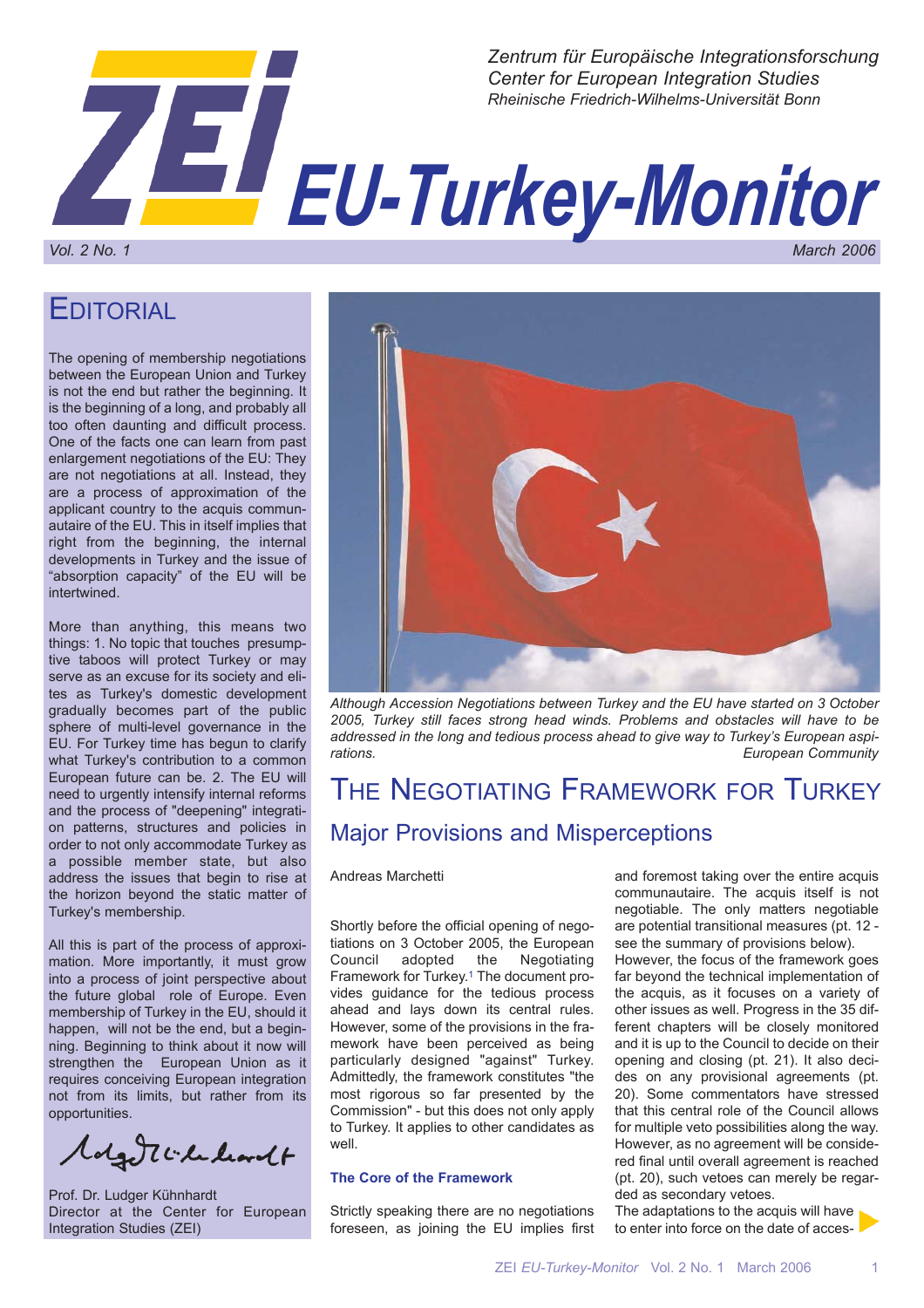sion (pt. 12), implying an all-ornothing-approach. Bearing in mind continued public discussions, concepts like that of gradual integration might prove more convenient at some stage.2

### **Misperceptions**

In October 2005, Austria had made its approval to open accession negotiations with Turkey conditional on opening negotiations with Croatia as well. As the Union has established common provisions for further enlargements, the two framework documents are very much alike. The points so far discussed are also included in the Croatian framework as can bee seen from the comparative table on the right. There exist only a few differences: As Turkey's entry will have more substantial financial implications for the EU, the framework excludes accession before 2014 (pt. 13); there is no mention of an Intergovernmental Conference (pt. 18) in the Croatian framework; particular provisions on Cyprus are included for Turkey (pt. 6).3

Despite general perceptions, the most criticised elements are present in both frameworks, such as the consideration of "permanent safeguard clauses". Albeit the Croatian framework does not name these directly, its pt. 9 refers explicitly to paragraph 23 of the Presidency Conclusions of 16/17 December 2004.4 There, the possibility for "permanent" clauses is clearly stated and these provisions apply to all current candidates, i.e. Bulgaria, Romania, Croatia, and Turkey.

The same holds true for the often cited phrase that the process is open-ended and that its outcome cannot be guaranteed. This certainly applies to any ongoing political process. Consequently, the clause refers not only to Turkey but to Croatia as well. However, Europeans for their part need to take into account that spelling out such bromides is likely to foster frustration in candidate countries, as they might get the impression that they are not wanted. In addition, being oriented towards Europe since 1923 and having a membership perspective since 1963, the Turkish debate on joining the EC/EU has been going on for more than 40 years already, whereas the EU has started to seriously discuss the issue only since the Helsinki European Council in 1999. To a certain extent, this discrepancy might be fit to explain some of the more or less frequent irritations and divergent perceptions between Turkey and the European Union.

1) http://europa.eu.int/comm/enlargement/ docs/pdf/st20002\_en05\_TR\_framedoc.pdf. 2) See Cemal Karakas' article on pp. 5-7. 3) Instead, Croatia is committed to fully cooperate with the International Criminal Tribunal for the former Yugoslavia (pt. 3). 4) http://ue.eu.int/ueDocs/cms\_Data/docs/ pressData/en/ec/83201.pdf.

## COMPARATIVE TABLE Negotiating frameworks for Turkey and Croatia

| <b>Turkey</b>            | <b>Croatia</b>        |  |
|--------------------------|-----------------------|--|
| <b>Points</b>            | <b>Points</b>         |  |
| $\overline{1}$           | 1 [1st part]          |  |
| $\overline{c}$           | 1 [2nd], 2 [1st part] |  |
| 3                        | 6 [1st part]          |  |
| $\overline{\mathcal{L}}$ | 2                     |  |
| 5                        | 2 [2nd part]          |  |
| 6                        | 3                     |  |
| $\overline{7}$           | 4                     |  |
| 8                        | 6 [2nd part]          |  |
| 9                        | 5                     |  |
| 10                       | $\overline{7}$        |  |
| 11                       | 8                     |  |
| 12                       | 9                     |  |
| 13                       |                       |  |
| 14                       | 10                    |  |
| 15                       | 11                    |  |
| 16                       | 12                    |  |
| 17                       | 13                    |  |
| 18                       |                       |  |
| 19                       | 14                    |  |
| 20                       | 15                    |  |
| 21                       | 16                    |  |
| 22                       | 17                    |  |
| 23                       | 18                    |  |
| List of 35 chapters      | List of 35 chapters   |  |

*Andreas Marchetti is Research Fellow at ZEI*

## SUMMARY OF THE NEGOTIATING FRAMEWORK FOR TURKEY

1. Progress depends on Turkey's efforts to meet the requirements for membership. In due course, the Union will decide if the requirements for the conclusion of negotiations are met.

2. The objective of negotiations is accession. The process is open -ended. If Turkey fails to eventually assume membership, it shall be anchored in European structures. 3. Enlargement depends on the EU's absorption capacity.

4. Negotiations are based on the Copenhagen political criteria. The EU expects Turkey to continue its reform process accordingly. The process is monitored by the Commission.

5. If Turkey persistently violates central principles, negotiations can be suspended. 6. Advancement of negotiations depend on a) progress to meet the Copenhagen criteria, b) the achievement of good relations to neighbours, c) a comprehensive settlement of the Cyprus question and d) fulfilling the obligations stemming from the Association Agreement.

7. Turkey aligns its positions towards third countries and within international organisations with the EU's and its member states' positions.

8. Turkey and the EU engage in an intensi-

ve political and civil society dialogue. 9. The results of any other accession negotiations have to be accepted by Turkey.

10. Accession requires the implementation of the acquis communautaire.

11. Accession implies the termination of existing agreements between the EU and Turkey or of other international agreements incompatible with membership.

12. The implementation of the acquis is likely to necessitate special adaptations. In exceptional cases, transitional measures can be agreed on during the negotiations. Nonetheless, even permanent safeguard clauses can be considered by the EU, especially if it comes to free movement, agriculture or structural policy.

13. Negotiations can only be concluded after the establishment of the Financial Framework for 2014-2020 as Turkey's accession will have relevant financial implications.

14. Turkey will eventually participate in the economic and monetary union, however only after a non-specified derogation.

15. Turkey will take over the Schengen acquis. Part of this, however, will only apply after later decision by the Council. 16. Environment and nuclear safety constitute important concerns of the EU in the process.

17. In order to implement the acquis, Turkey needs to assure an efficient and stable public administration, based on an impartial civil service and an independent judiciary.

18. An Intergovernmental Conference will conduct the substance of negotiations.

19. Negotiations start with an assessment of the acquis ("screening").

20. For screening and negotiations, the acquis is broken down in 35 chapters. Any agreement reached is not final until overall agreement has been attained.

21. The Council lays down benchmarks for the provisional closure, and, where appropriate, for the opening of chapters. Benchmarks may be updated as the acquis evolves during the negotiation period.

22. Turkey indicates its position in relation to the acquis and reports on its progress in meeting set benchmarks.

23. The Commission monitors Turkey's progress, serving as basis for further steps to be decided on by the Council. Monitoring also applies to chapters provisionally closed - they may be re-opened if deemed necessary.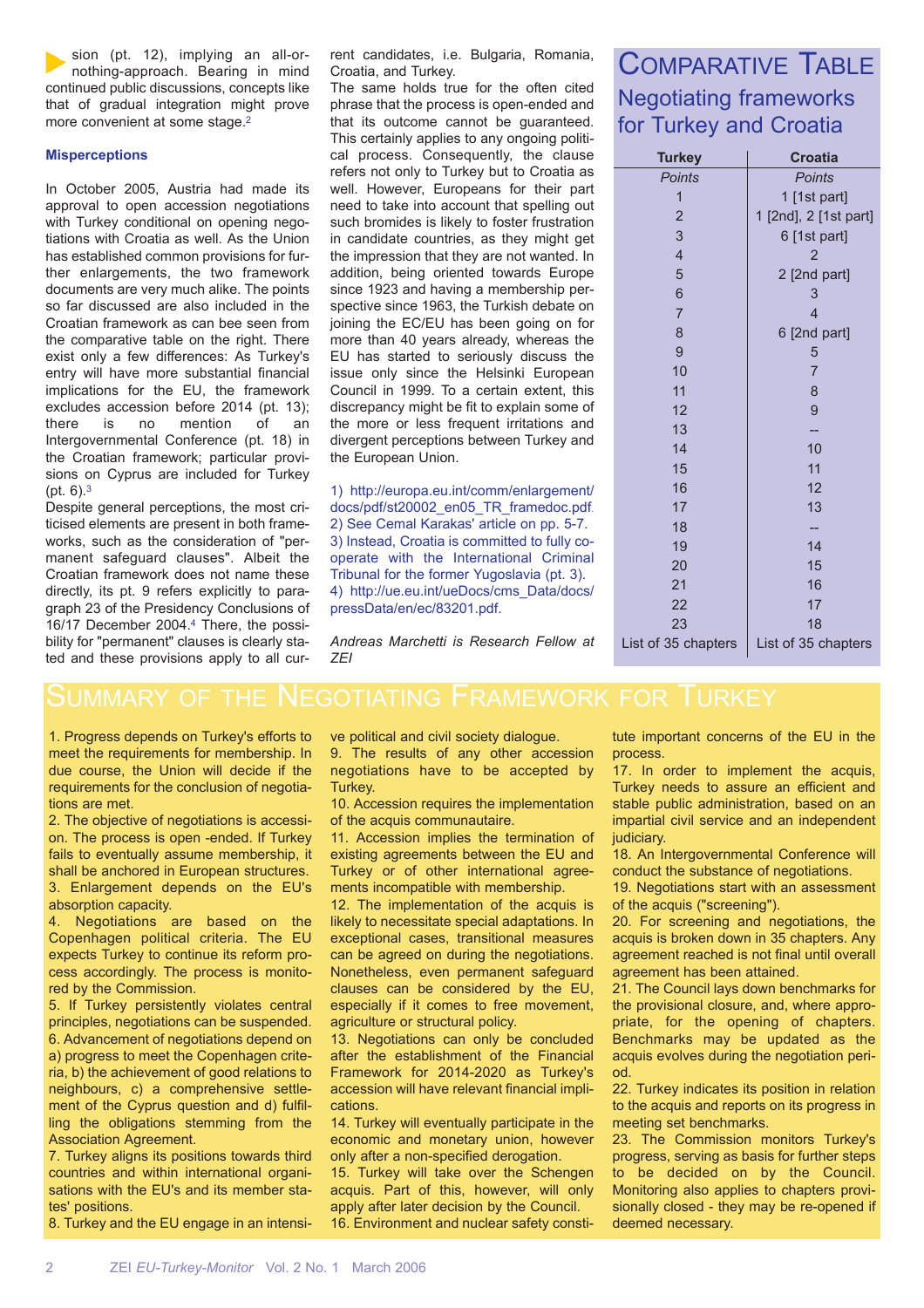# THE SCREENING PROCESS

## Initiating Negotiations

Andreas Marchetti and Volkan Altintas

As the negotiation process will be very time-consuming and complex, it is structured along certain lines in order to not only move things along efficiently, but also to have the ability to better evaluate progress along the way. The first and most prominent measure to structure the process has been the division of the acquis communautaire into distinct chapters, as has been the case for the last accessions as well. Whereas the acquis, as it is constantly developing, has been divided into 35 chapters for Turkey and Croatia, it was split into "only" 31 for the members that joined on 1 May 2004 as well as for Bulgaria and Romania.1 The second measure structuring negotiations is the process of screening.

The function of the screening process is clearly stated in point 19 of the Negotiating Framework for Turkey: "The Commission will undertake a formal process of examination of the acquis, called screening, in order to explain it to the Turkish authorities, to assess the state of preparation of Turkey for opening negotiations in specific areas and to obtain preliminary indications of the issues that will most likely come up in negotiations." Although the Negotiating Framework seems to make a distinction between "screening" and "negotiations" here, the screening process is commonly regarded as already falling under the term of "negotiations" as it constitutes their first compulsory part. If one looks at the process in detail, it is also evident that screening goes well beyond a mere "examination of the acquis" since it allows Turkey to already "examine deficiencies"2 and to better formulate its policy for the road ahead. Screening for each chapter starts with an Explanatory Meeting. Experts from the Commission's DGs, having analysed the acquis, present its substance chapter by chapter to Turkey and Croatia. A detailed meeting follows this first meeting in about a month's time. It is held on a bilateral basis with speakers from the Commission as well as from Turkey.3 These meetings are prepared by questions formulated by the Commission and answers given by Turkey, related to the particular chapter under question. The table on the right provides some information on the current progress and also shows that here, as later in negotiations and as recommended earlier,<sup>4</sup> less controversial parts are dealt with first. In the course of negotiations this strategy might give space to some sort of spillover: The more chapters that are closed, the higher the political pressure to conclude the accession process successfully will be.

Accession negotiations will presumably take a decade or even longer. Screening constitutes the first part of that process and it will take about a year to accomplish. Accordingly, it is envisaged to end in the

"We can probably open the first stage of negotiation during the Austrian EU presidency.'

*Ursula Plassnik*, February 2006

second half of 2006. However, in February, the Austrian Foreign Minister Ursula Plassnik indicated that the EU "can probably open the first stage of negotiation during the Austrian EU presidency."5 This potential acceleration of the process by Austria is quite astonishing. After all, it was mainly due to Austrian resistance that shortly before 3 October 2005 it was not even certain that negotiations with Turkey would actually begin on the date set by the Brussels European Council of 17 December 2004.

## 1) Cf. http://europa.eu.int/comm/enlargeme nt/negotiations/chapters/.

2) Turkish chief negotiator Ali Babacan as cited at http://anatolia.com/h.asp?i=80044. 3) An overview over the meetings held so far and their individual agendas is provided at http://www.abgs.gov.tr/tarama/.

4) Cf. Volkan Altintas/Andreas Marchetti, "Hot Issues': The Tough Topics in Accession Negotiations", in: *ZEI EU-Turkey-Monitor*, 1.1 (2004), p. 7.

5) http://www.euronews.net/create\_html. php?page=detail\_interview&article=33706 5&lng=1.

*Andreas Marchetti is Research Fellow at ZEI, Volkan Altintas is Junior Fellow at ZEI*

# CURRENT SCREENING STATUS

|                                | No. Title of chapter                                          | Explanatory              | <b>Detailed</b> |
|--------------------------------|---------------------------------------------------------------|--------------------------|-----------------|
|                                |                                                               | <b>Meeting</b>           | <b>Meeting</b>  |
| $\mathbf{1}$<br>$\overline{2}$ | Free movement of goods<br>Freedom of movement for workers     |                          |                 |
| 3                              | Right of establishment and freedom to provide services        |                          |                 |
| $\overline{4}$                 | Free movement of capital                                      |                          |                 |
| 5                              | Public procurement                                            |                          |                 |
| $\,$ 6 $\,$                    | Company law                                                   |                          |                 |
| $\overline{7}$                 | Intellectual property law                                     |                          |                 |
| $\bf 8$                        | Competition policy                                            |                          |                 |
| 9                              | <b>Financial services</b>                                     |                          |                 |
|                                | 10 Information society and media                              |                          |                 |
| 11                             | Agriculture and rural development                             |                          |                 |
|                                | 12 Food safety, veterinary and phytosanitary policy           |                          |                 |
|                                | 13 Fisheries                                                  |                          |                 |
|                                | 14 Transport policy                                           |                          |                 |
|                                | 15 Energy                                                     |                          |                 |
|                                | 16 Taxation                                                   |                          |                 |
|                                | 17 Economic and monetary policy                               |                          |                 |
|                                | 18 Statistics                                                 |                          |                 |
|                                | 19 Social policy and employment                               |                          |                 |
|                                | 20 Enterprise and industrial policy                           |                          |                 |
|                                | 21 Trans-European networks                                    |                          |                 |
|                                | 22 Regional policy and coordination of structural instruments |                          |                 |
|                                | 23 Judiciary and fundamental rights                           |                          |                 |
|                                | 24 Justice, freedom and security                              |                          |                 |
|                                | 25 Science and research                                       |                          |                 |
|                                | 26 Education and culture                                      |                          |                 |
|                                | 27 Environment                                                |                          |                 |
|                                | 28 Consumer and health protection                             |                          |                 |
|                                | 29 Customs union                                              |                          |                 |
|                                | 30 External relations                                         |                          |                 |
|                                | 31 Foreign, security and defence policy                       |                          |                 |
|                                | 32 Financial control                                          |                          |                 |
|                                | 33 Financial and budgetary provisions                         |                          |                 |
|                                | 34 Institutions                                               |                          |                 |
|                                | 35 Other issues                                               |                          |                 |
|                                | Legend: $\bullet$<br>accomplished                             |                          |                 |
|                                | not started                                                   | Data as of February 2006 |                 |
|                                |                                                               |                          |                 |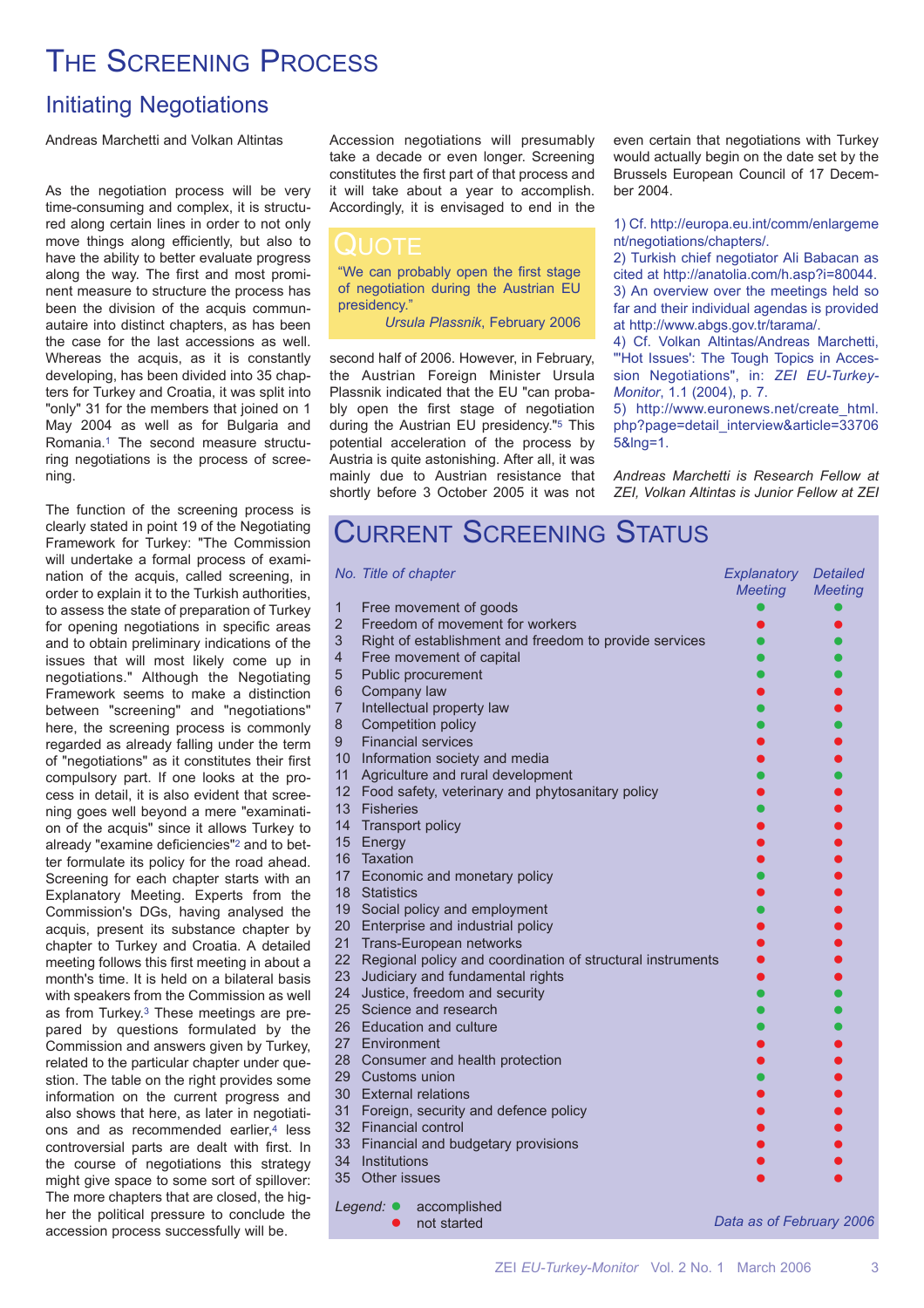# **KEY FIGURES IN NEGOTIATIONS**

compiled by Volkan Altintas and Philipp Mikschl

## **Turkey**

## **Ali Babacan**

Chief negotiator T.C. Basbakanlik Hazine Müstesarligi Inönü Bulvari No: 36 06510 Emek / Ankara Fax +90 (312) 212 8764

## **Volkan Bozkir**

Permanent Representative Turkey's Permanent Representation Rue Montoyer 4 1000 Bruxelles Fax + (32) (0)2 511 04 50 info@turkdeleg.org

### **M. Emin Zararsiz**

Supervision and Orientation Committee Deputy Secretary Republic of Türkiye Prime Ministry Türkiye Cumhuriyet Basbakanlik Kizilay / Ankara Fax + (90) (312) 424 02 60 bilgi@basbakanlik.gov.tr

## **Mustafa Oguz Demiralp**

Supervision and Orientation Committee Secretary General Republic of Turkey Secretariat General for EU Affairs Eskisehir Yolu 9.km 06800 Ankara Fax + (90) (312) 286 0408 info@abgs.gov.tr

## **A. Ahmet Acet**

Supervision and Orientation Committee Ambassador-Deputy Secretary Ministry of Foreign Affairs 06100 Balgat / Ankara Fax + (90) (312) 285 94 63 bilgiedinme@mfa.gov.tr

## **Lütfi Elvan**

Supervision and Orientation Committee Deputy Secretary State Planning Organisation (DPT) Necatibey Cad. No:108 06100 Yücetepe / Ankara Fax + (90) (312) 231 36 81 bilgi@dpt.gov.tr

## European Union

## **Olli Rehn**

European Commission Commissioner for Enlargement European Commission DG Enlargement Rue de la Loi 200 1040 Bruxelles Fax + (32) (0)2 29 58561 cab-rehn-web-feedback@cec.eu.int

## **Michael Leigh**

Enlargement Directorate General Director General Enlargement Directorate **General** European Commission DG Enlargement Rue de la Loi 200 1040 Bruxelles Fax + (32) (0)2 29 68490

## **Pierre Mirel**

Enlargement Directorate General Director Directorate B Candidate Countries European Commission DG Enlargement Rue de la Loi 200 1040 Bruxelles Fax + (32) (0)2 29 68727

## **Christian Danielsson**

Directorate B Candidate Countries Head of Unit B1 - Turkey Team European Commission DG Enlargement Rue de la Loi 200 1040 Bruxelles Fax + (32) (0)2 29 91044

Sources: http://europa.eu.int www.basbakanlik.gov.tr www.mfa.gov.tr www.abgs.gov.tr

*Volkan Altintas is Junior Fellow at ZEI / Philipp Mikschl has been working as an intern at ZEI*

Marcus Höreth/Cordula Janowski/Ludger Kühnhardt (eds.), Die Europäische Verfassung: Anaylse und Bewertung ihrer Strukturentscheidungen, Schiften des Zentrum für Europäische Integrationsforschung 65, Baden-Baden:Nomos 2005.

Tobias Schumacher, Die Europäische Union als internationaler Akteur im südlichen Mittelmeerraum. Zum Verhältnis von "Actor Capability" und EU-Mittelmeerpolitik, Schriften des Zentrum für Europäische Integrationsforschung 62, Baden-Baden: Nomos 2005.



*Ali Babacan, Turkish Chief negotiator and Minister of State in Charge of Economy, has officially been named head of the Turkish negotiation team on 23 May 2005. European Community*

## LATEST DOCUMENTS

Council of the European Union, *Press Release: 2678th Council Meeting: General Affairs and External Relations*, 12514/1/05 REV 1 (Presse 241), Luxembourg 3 October 2005. http://ue.eu.int/ueDocs/cms\_Data/docs/pr essData/en/gena/86442.pdf

*Negotiating Framework for Turkey*, [3 October 2005].

http://europa.eu.int/comm/enlargement/d ocs/pdf/st20002\_en05\_TR\_framedoc.pdf

European Commission, *Turkey: 2005 Progress Report*, SEC (2005) 1426, Brussels 9 November 2005. http://europa.eu.int/comm/enlargement/re

port\_2005/pdf/package/sec\_1426\_final\_e n\_progress\_report\_tr.pdf

Commission of the European Communities, *Communication from the Commission: 2005 enlargement strategy paper*, COM (2005) 561 final, Brussels 9 November 2005.

http://europa.eu.int/comm/enlargement/re port\_2005/pdf/package\_v/com\_561\_final en strategy paper.pdf

*Council Decision of 23 January 2006 on the principles, priorities and conditions contained in the Accession Partnership with Turkey* (2006/35/EC), OJ L 22/34. http://europa.eu.int/eur-lex/lex/LexUri Serv/site/en/oj/2006/l\_022/l\_0222006012 6en00340050.pdf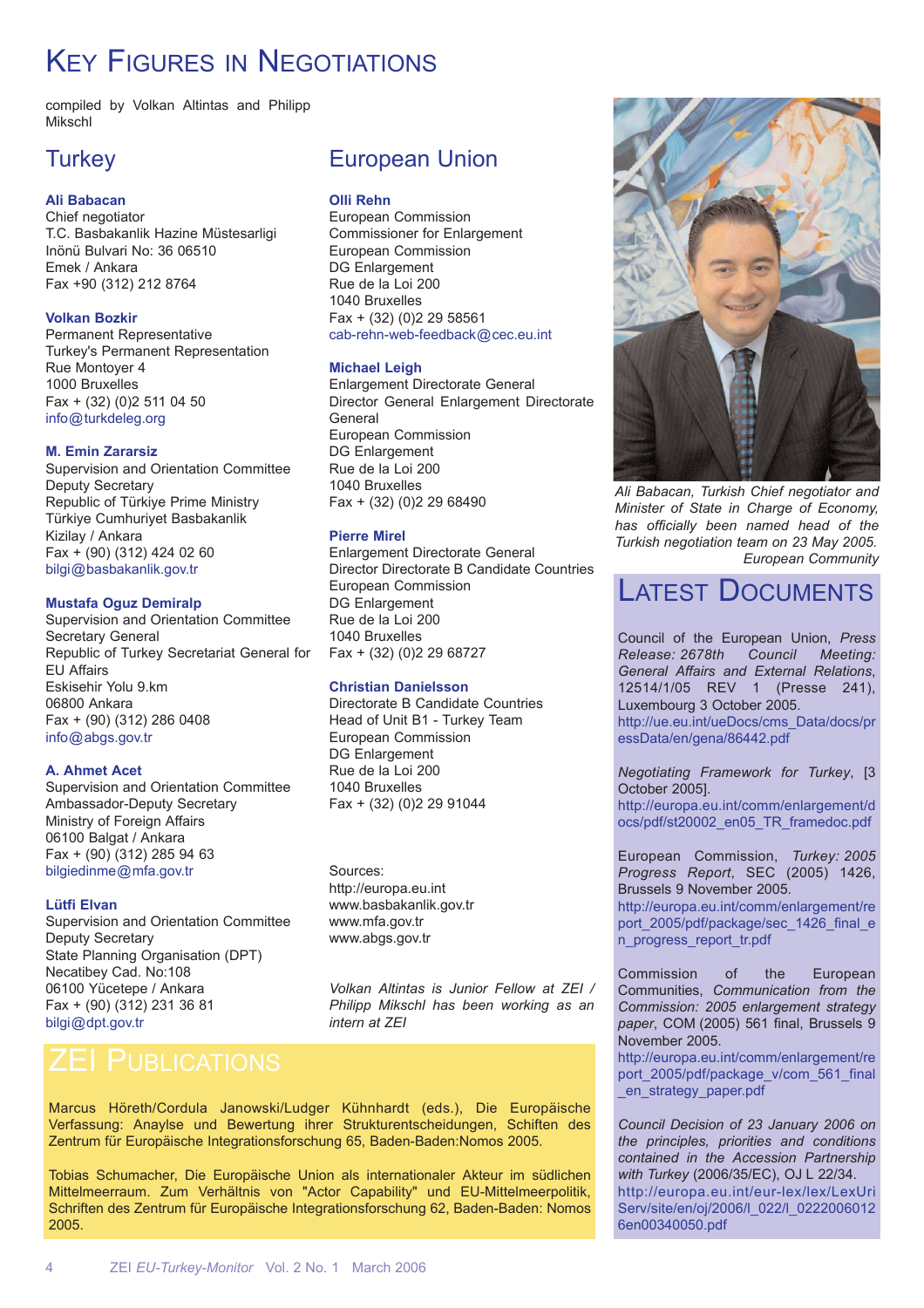# ON THE DEBATES ON TURKISH EU MEMBERSHIP Gradual Integration - A Sustainable Alternative for Both Sides

### Cemal Karakas

On 3 October 2005 accession negotiations between the European Union and Turkey started, inaugurating a new era in their relations. However, the continuing dispute on Turkish accession within the EU bears proof that during negotiations there will arise numerous issues fit for further controversies. Hence, the process is indeed still open-ended.

With the beginning of negotiations, Turkey has been granted the right to join the EU, but the EU does not have the obligation to take Turkey in. The successful conclusion of negotiations will not automatically lead to accession since it will also have to be voted by the European Council and the European Parliament. A majority will be sufficient within the EP, within the Council, however, unanimity is required. France as well as Austria already have declared that their voting behaviour will be dependent on the outcome of referenda on the question. These referenda will probably constitute the largest obstacles for Turkey. Henceforth, the first attempt for accession might not be successful - just as it had been the case for the United Kingdom.

Apart from full membership, what alternatives and options exist? The Treaties currently only consider full membership or loose association. There is no option in between. An exception, however, is already constituted in trade related integration by the

Customs Union, established between the EU and Turkey in 1996. However, it will be shown that this Union currently is far too one-sided in favour of the EU. Turkey's nonpossibility to be equal partner in it has made a Customs Union not worthwhile for consideration by other candidates aspiring membership.

In the case that - despite the successful conclusion of negotiations - accession might not take place, the EU as well as Turkey will still very likely have an interest in enhanced cooperation and integration. Accordingly, the European Council declared in its decision of 16/17 December 2004 that in any case "it must be ensured that the candidate State concerned is fully anchored in the European structures through the strongest possible bond."1 How exactly this "strongest possible bond" and being "fully anchored in the European structures" shall look like has not been elaborated in detail within the negotiating framework. But it is the first time in enlargement history that the EU reserves itself the right to evaluate other integration possibilities as well.

Albeit regularly underlining that only full membership would be acceptable, Turkey certainly recognises the current political realities and alternative options to accession are at least sporadically being considered likewise.

The Concept of Gradual Integration, elaborated for the first time in 2005, could develop into a realistic option for integration

beyond full membership for the EU as well as for Turkey.2 This is also supported by the proposals of Belgian Prime Minister Guy Verhofstadt, who presented his vision of Europe's future in a book published in December 2005, thereby initiating a new debate on Europe. His plead for the "United States of Europe" is not really new, nonetheless, it is worthwhile to discuss his proposition to continue to develop Europe on the basis of two concentric circles: a core EU and an "Organisation of European States". In the latter he sees the missing but urgently needed link between membership and the process of accession. This would constitute the solution to a "problem of increased urgency", i.e. continue enlarging the EU against the declared will of a majority of Europeans - by at the same time increasingly losing the capacity to  $act.^3$  The European Parliament already formulates similar demands. In a report of February 2006, the new Commission is requested to adapt its Enlargement Strategy Paper until the end of 2006. It should also present new integration concepts, taking explicitly account of the absorption capacity of the EU.

### **EU and Turkey:** *No* **to Privileged Partnership and Extended Associate Membership**

Already before the EU's decision of 16/17 December 2004, alternatives to full membership were discussed. The most prominent concepts proposed are the Privileged Partnership and the Extended Associate Membership (EAM).

The Privileged Partnership was introduced in 2002 by Christian democrat and conservative parties in Germany, France, and Austria and has lately also been supported by Denmark and the Czech Republic.4 On the basis of bilateral agreements, promoters of this concept promise Turkey enhanced cooperation in certain areas (trade, culture, migration, foreign and security policy, crime etc.).5 However, such forms of partnership already exist: Turkey is attached to the EU via the Customs Union since 1996 and has been participating for several years now in EU programmes for research and development, environment, the twinning programme to modernise administration and Erasmus, the exchange programme for students. The scheme for the relations is always: Decision-shaping: yes; decision-making: no.

The second alternative to full membership is the Extended Associate Membership.6 The EAM includes membership in the "Extended European Economic Area", implying primarily an expansion of current relations to economic and commercial co-operati-



*As in the past - here Turkish Prime Minister Recep Tayyip Erdogan and former Commissioner for Enlargement Günter Verheugen in 2004 - there are still many questions to answer and challenges to address. European Community*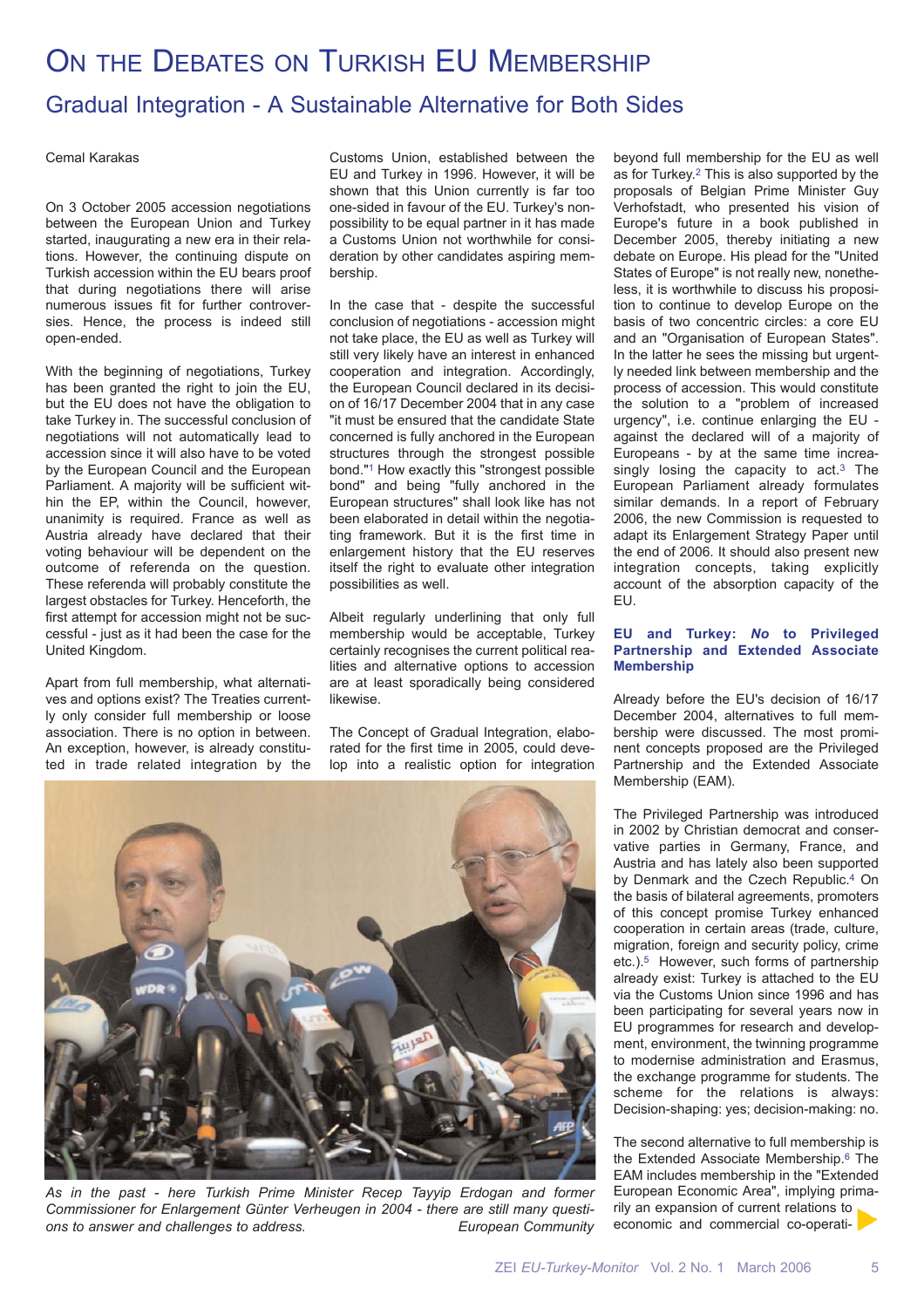

*Enlargement Commissioner Olli Rehn, together with Abdullah Gül, Turkish Minister for Foreign Affairs, at the European Commission in Brussels. European Community*

on. However, several limitations remain, especially if it comes to the free movement of persons and employees. Participation in the Common Market is foreseen, implying that EAM-countries would have to take over large parts of the *acquis communautaire*. As this would result in farreaching obligations and one-sided costs for EAM-countries, the authors propose compensation payments. These could be managed via the Structural and Cohesion Funds. As in Privileged Partnership, this option would grant Turkey the right to be consulted but not to participate in decision making.

Privileged Partnership as well as EAM are problematic insofar, as both models are basically static and do only offer few incentives to encourage Turkey to continue its democratisation and consolidation efforts. Within the EU, the two models did not find a majority for two reasons: They do not offer participation in decision making and they rule out the possibility for full membership.

## **Gradual Integration: Aim and Concept**

The aim of Gradual Integration is "that the candidate State concerned is fully anchored in the European structures through the strongest possible bond" - this is exactly in line with the Council's decision on Turkey. In practical terms, this would be realised by increased institutional interlocking and gradual political integration. Albeit the concept in general is based on the current rules for candidates, it establishes new legal realities at the same time. In contrast to the Privileged Partnership or the EAM, Turkey would still be regarded as accession candidate and not as third country.

Gradual Integration foresees an institutional adduction of Turkey in three steps. It basically comprises a sectoral and partial integration, providing for a dynamic approach. Integration can progress gradually but does not have to. If a certain integration level proves sufficient to one of the partners, it might want to opt for a halt in integration. The model allows both sides to gain time since the start of the next steps is conditional, i.e. they are closely related to the successful implementation of envisioned reforms. Conditionality shall serve as incentive to continue on the road of democratisation and reforms. At the same time it allows the EU to deepen institutionally and to better prepare for an eventual accession of Turkey.

Since Turkey would "only" be partially integrated, the parcel of 35 negotiation chapters would have to be unpacked. In practice this means that Ankara would merely have to take over *parts* of the *acquis communautaire* and translate them into national legislation. This is the way already practiced for the Customs Union existing between both sides since 1996.

The main differences of Gradual Integration to Privileged Partnership are that Turkey is not only economically but also partially politically integrated. Besides, within the integrated sectors, participating in the decision making process will be granted, however, without the right to veto in the Council. From a legal perspective this right could not be granted because Turkey would not be a full member. In order to better get to know the procedures within the EU, Turkey should be entitled to send observers to other EU institutions.

In contrast to Privileged Partnership and EAM, the perspective to become full member remains. In Gradual Integration it can, however, only be granted after the last inte-

### **ZEI Discussion Papers**

Andreas Marchetti (ed.), Ten Years Euro-Mediterranean Partnership: Defining European Interests for the Next Decade, ZEI Discussion Paper, C 154/2005.

Valeria Marziali, Lobbying in Brussels: Interest Representation and Need for Information, ZEI Discussion Paper, C 155/2006

Nina Eschke/Thomas Malick (eds.), The European Constitution and its Ratification Crisis: Constitutional Debates in the EU Member States, ZEI Discussion Paper, C 156/2006.

Ludger Kühnhardt, European Integration: Challenge and Response: Crises as Engines of Progress in European Integration History, ZEI Discussion Paper, C 157/2006.

gration step has been put in place. Both sides will have to agree, so there will also be no automatism. This perspective makes Gradual Integration interesting to Turkey by at the same time preventing the EU to damage its credibility.

### **Possible Areas for Gradual Integration**

In the first integration step, the following issues could be on the EU's agenda: further democratisation of Turkey, implying *inter alia* strengthening the rights of non-Muslim minorities; stabilisation of Turkey's economy; increased legal certainty for enterprises and private persons; deepening of the cooperation in foreign and security policy, including the fight against Islamist terrorism.

On the Turkish side, deepening the Customs Union in favour of Ankara might be an issue. So far, Turkey is the only country that has entered into a Customs Union with the EU. For that reason, it had to take over parts of the Union's *acquis*. However, as the EU primarily practices an active protectionism of its own economy against Turkish competition since the Custom Union's inauguration, the EU has profited the most so far, evident in a considerable trade surplus for the EU. Ankara's trade deficit with the EU-15 accumulated to 7.1 billion Euro in 2004 alone, in the first ten months of 2005, this deficit - now with the EU-25 - even increased to 7.8 billion Euro.7

Within the Customs Union, Ankara - not being member of the EU - has no say. The Customs Union is undemocratic insofar as Turkey has abandoned important parts of its national sovereignty without participating in the decision making processes within the EU or without being capable to effectively influence this multinational deci-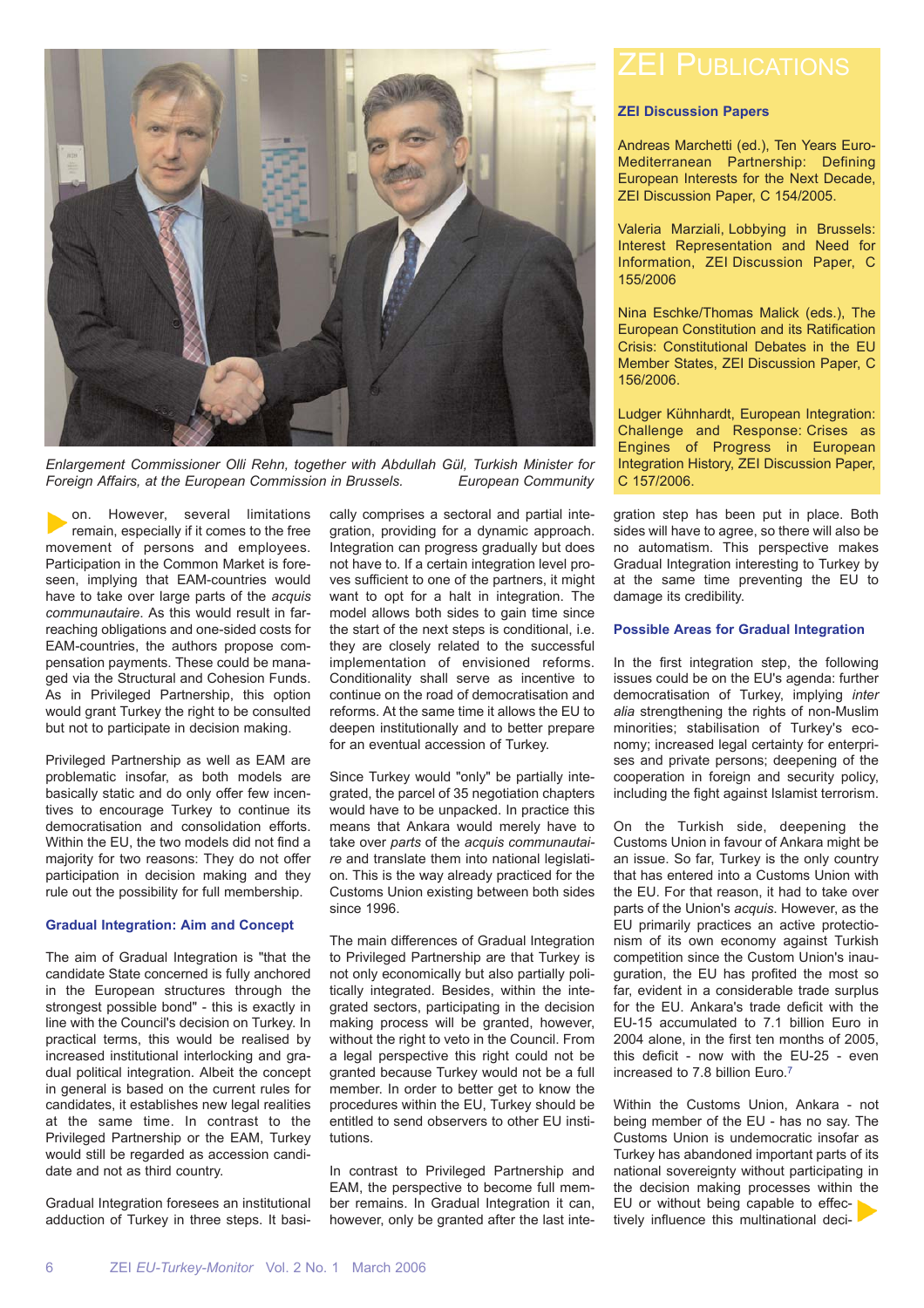sional process. It seems therefore plausible that Turkey would have a vital interest to really have a say in decision making within the Customs Union.

Other interesting issues for Turkey could be the participation in further EU programmes such as programmes to improve infrastructure, environment, or to enhance the already existing co-operation in the areas of education, culture and research. Gradual Integration offers Turkey a comparative cost advantage in contrast to full membership: Turkey would participate in additional programmes by having to cope with minor costs than in the case of full membership.

For further integration, a deepening of previous areas could be considered, e.g. extension of the Customs Union to the Common Market. New themes could be addressed as well, such as the implementation of a Economic and Monetary Union or the active participation of Turkey within the scope of the European Security and Defence Policy.

From an EU perspective, however, Gradual Integration would not be applicable to some of the sensitive topics already raised if it comes to Turkish accession, namely agriculture, structural policy, and freedom of movement.

The model of Gradual Integration is modelled on Turkey. Because of its flexibility, it could - in case there would be such a need articulated within the EU - be extended to other accession candidates as well.

As in the case of Privileged Partnership or EAM, objections because of legal legitimacy could be raised. It should be considered in how far Art. I-57 CEU, the Association Agreement or the current Art. 310 ECT could be applied as legal basis of Gradual Integration. If one considers the dynamics in the debate on Turkey - cf. the already mentioned approach of the Belgian Prime Minister Verhofstadt - this does not seem to pose an unsolvable problem.

All in all, the advantages of Gradual Integration dominate. These are basically: additional gain of time that is required by the EU as well as by Turkey for further reforms; partial political integration of Turkey into European structures without overstretching the Union institutionally; comparative cost advantage in comparison to full membership. By dynamising and conditioning the different steps in integration strong incentives for Turkey's democratisation policy will be generated - in contrast to Privileged Partnership or EAM. This is exactly what the European Union as well as the Turkish public are striving for. Therefore, Gradual Integration could constitute a surplus for both sides.

*Cemal Karakas is Fellow at the Peace Research Institute Frankfurt*

1) Cf. No. 23, 4th bullet point in the Presidency Conclusions of the Brussels European Council, 16/17 December 2004.

2) Introduced for the first time in August 2005: Cemal Karakas, Für eine Abgestufte Integration - Zur Debatte um den EU-Beitritt der Türkei, HSFK-Standpunkte, No. 4/2005, Frankfurt a.M. 2005.

3) Cf. Frankfurter Allgemeine Zeitung, 2 December 2005.

4) Cf. Die Welt, 20 October 2005.

5) Cf. Karl-Theodor zu Guttenberg, Die Beziehungen zwischen der Türkei und der EU - eine Privilegierte Partnerschaft, Hanns Seidel Stiftung, Aktuelle Analysen No. 33/2004. Cf. als the paper of the CDU/CSU Faction in the German Bundestag "Eine Privilegierte Partnerschaft als Alternative zu

einer EU-Vollmitgliedschaft der Türkei" (http://www.cducsu.de/section\_2/subsection\_3/id\_845/Meldungen.aspx).

6) Cf. Wolfgang Quaisser, Alternative EU-Integrationsstrategien für die Türkei und andere EU-Kandidatenländer. Privilegierte Partnerschaft oder Erweiterte Assoziierte Mitgliedschaft, Osteuropa-Institut, Kurzanalysen und Informationen, No. 12/2004, Munich 2004; Wolfgang Quaisser/Steve Wood, EU Member Turkey? Preconditions, Consequences, and Integration Alternatives, Forschungsverbund Ost- und Südosteuropa (Forost), Arbeitspapier No. 25, Munich 2004.

7) Cf. Eurostat Euro-Indicators, News Release 8/2006, 19 January 2006.



*Meeting the press after the IGC Opening Accession Conference at Ministerial level on 3 October 2005: Turkish Deputy Prime Minister and Minister for Foreign Affairs Abdullah Gül, British Minister for Foreign Affairs Jack Straw, and Olli Rehn, Commissioner for Enlargement. The Council of the European Union*

## CHRONOLOGY

compiled by Volkan Altintas

**2005 3 October:** The Council approves the negotiating framework for Turkey.

**2005 3 October:** Start of accession negotiations with Turkey.

**2005 20 October:** The screening process is started with a meeting on chapter 25: "Science and Research".

**2005 9 November:** The 2005 Progress Report for Turkey is published by DG Enlargement of the European Commission.

**2005 9 November:** The European Commission issues a proposal for a "Council Decision on the principles, priorities and conditions contained in the Accession Partnership with Turkey".

**2005 28 November:** First meeting of the Accession Conference at deputy level in Brussels.

**2005 12 December:** The General Affairs Council reaches agreement on the Accession Partnership with Turkey.

**2006 1 January:** Austria takes over the Presidency of the EU.

**2006 10 January:** Ambassador Volkan Bozkir becomes new Turkish Permanent Representative to the EC.

**2006 23 January:** Council Decision on the principles, priorities and conditions contained in the Accession Partnership with Turkey.

Sources: www.abgs.gov.tr / ue.eu.int

*Volkan Altintas is Junior Fellow at ZEI*